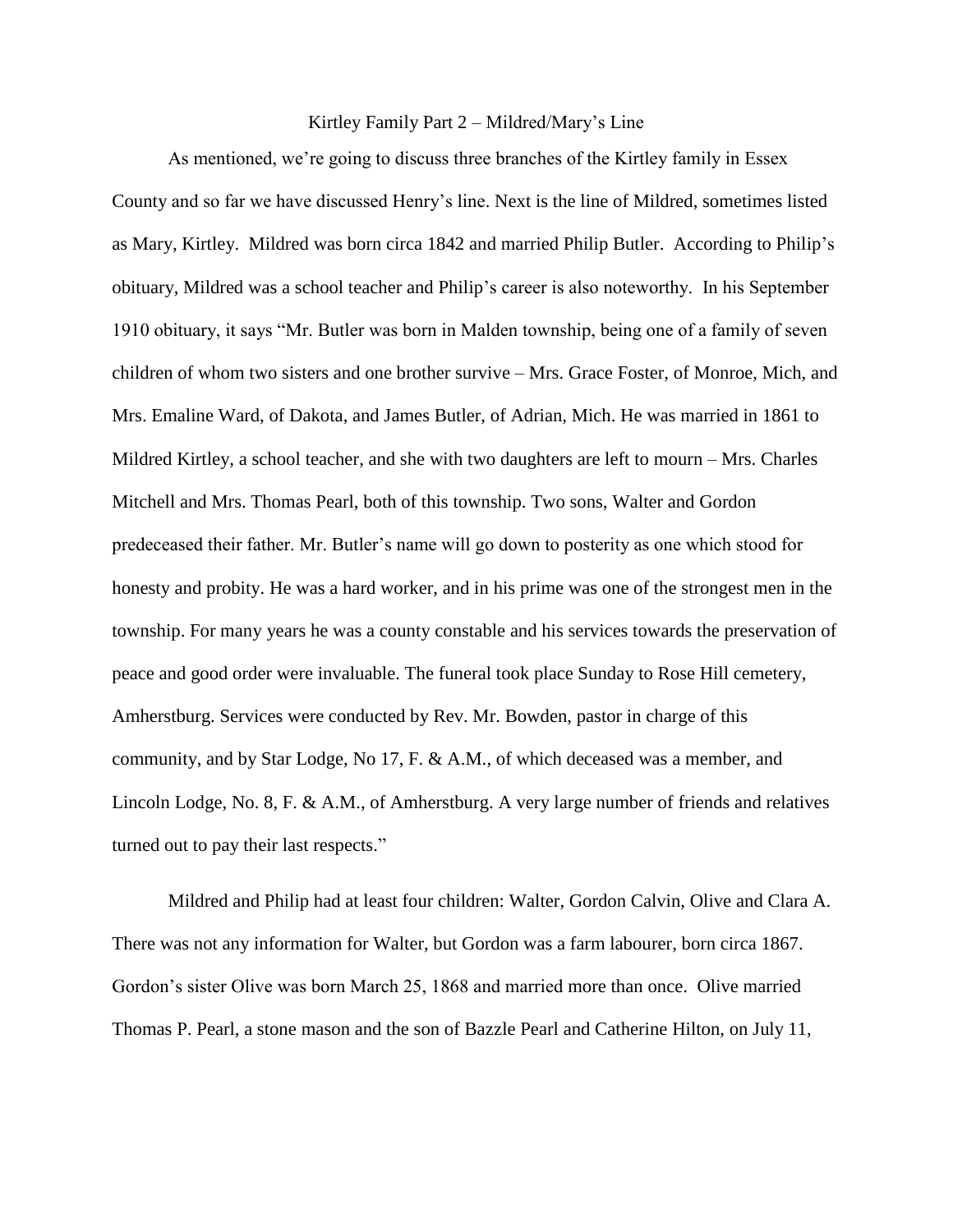1897 in Detroit. According to Olive's death record, years later, she married someone with the last name Hulett, but the first name is difficult to read and may say "Ury."

Mildred and Philip's last child, Clara, married Charles J. Mitchell, the son of Levi and Annie, on January 6, 1891 in Amherstburg. According to her death record, Clara was born on July 16, 1869 in New Canaan and she passed in May 1949 in Ann Arbor, Michigan at the age of 79. She is also listed as a widow. Clara Butler Mitchell's children included Ella, Mira Ann, Mabel Orphella, Fulton Fremont, Clara Janette, Mary Gertrude and Charles Clayton.

Ella Mitchell, the first child of Clara and Charles, married Roman Hall, a 29-year-old farmer and the son of Jessee Hall and Mary Allan, on June 28, 1916. At the time, Ella was 23 and her occupation is listed as "farmer's daughter." Ella's sister Mira Ann, was born on October 2, 1894 in Colchester North and she married John D. Day, the son of Samuel Day and Sarah Hunt, on February 19, 1919 in New Canaan.

Mira Ann's sister Mabel Orphella was born on January 27, 1897 in Colchester, while her brother Fulton Fremont Mitchell was born on August 15, 1899. Fulton Fremont married Gladys Berdue on November 1, 1924 in Ann Arbor, Michigan. The names of Gladys' parents are not listed in their marriage record, but it does say that she was 20 years old, a cook and born in Kalamazoo, Michigan. It also mentions that Fremont's occupation was "Trucking." Following the passing of his first wife, Fremont married Dona Gunn Gutierrez, the daughter of James Gunn and Emma Ledbetter, on June 2, 1939 in Lucas, Ohio. According to their marriage record, both spouses of Fremont and Dona passed away because they are listed as widower/widow. This record even states Dona's first husband's name: Elias Gutierrez. Dona was also born in Indiana and worked as a domestic.